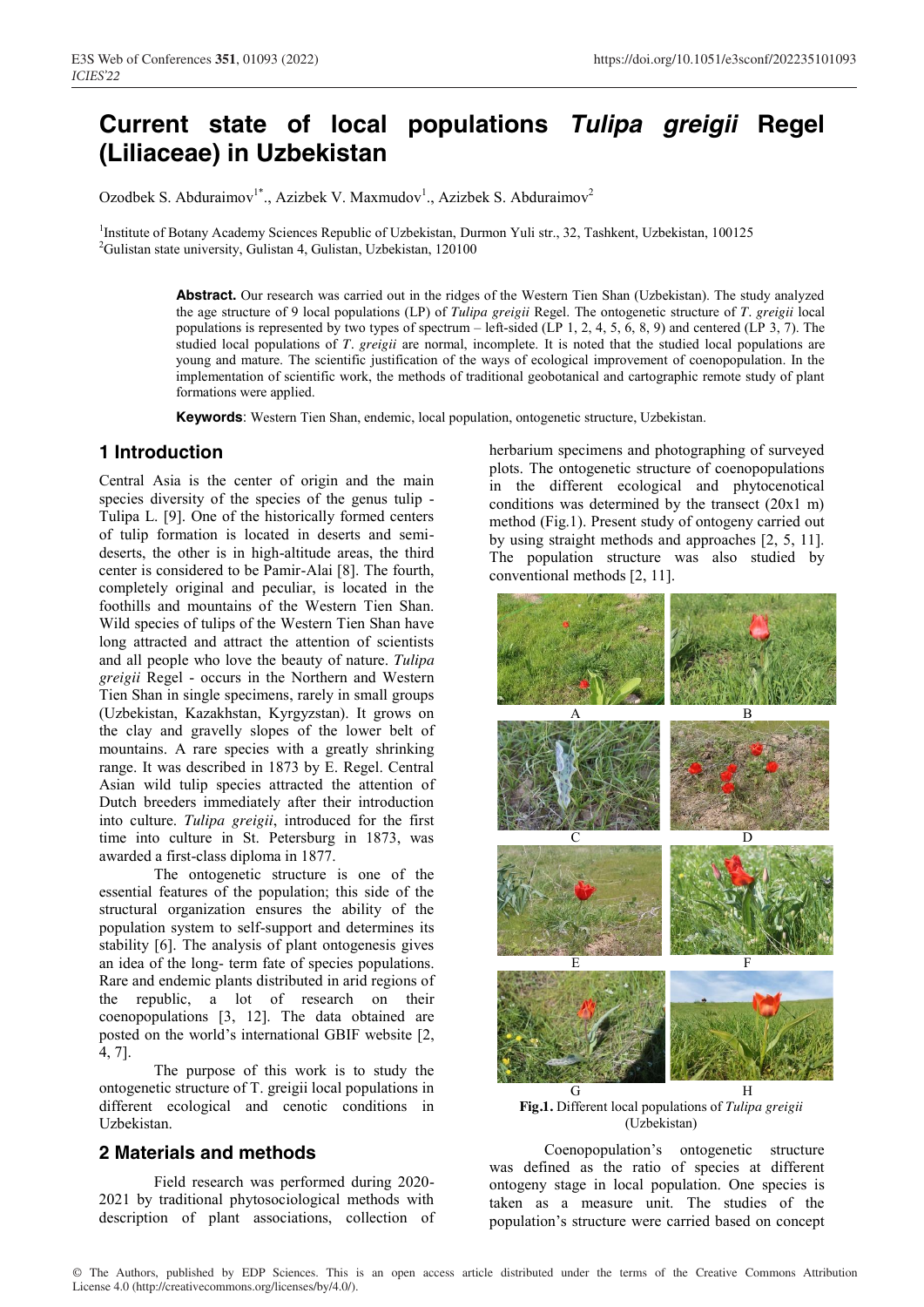of typical ontogenetic spectrum [13]. Coenopopulation described according to classification of A.A.Uranov and O.V.Smirnova [10].

Demographic structure of plant populations and the age indexes was studied (Fig.1). A map with the location of GIS price populations (Geographic Modeling System) was prepared using ArcGIS 10.6.1. 5 states (j, im, v, g, s) were identified in the age spectrum. Our research was carried out in the ridges of the Western Tien Shan, where we studied the ontogenetic structure of 9 local populations of *T. greigii* (Fig. 2).



**Fig.2.** Study area

## **3 Result and discussion**

Based on the analysis of the age composition, the type of local populations was determined. The ontogenetic structure of *T. greigii* is represented by two different types of spectra: leftsided (LP 1, 2, 4, 5, 6, 8, 9) and centered (LP 3, 7). In CP with the left-sided type of spectrum, the proportion of virginal individuals is high (Table). Only in the ninth local population the participation of juvenile plants is high (38.54%). Spectra of this type are formed in areas with precipitation and in conditions when the plant bears fruit abundantly. In addition, cattle are not grazed in these areas in early spring, which, in turn, has a positive effect on the viability of young plants. It was revealed that the proportion of plants of the virginal state in cenopopulations 1, 2, 4, 5, 6, 8 it varies from 40 to 75%. The abundance of virginal individuals in these local populations suggests, on the one hand, that the plant reproduces well by seeds, and on the other hand, that this ontogenetic state lasts much longer in arid regions than other stages of ontogeny (Table.1).

In a local population with a centered spectrum type, the proportion of generative individuals is maximal (LP 3, 7). In them, the proportion of generative plants ranged from 47.62% to 56.67%. No young individuals were observed in both local populations. It is noticed that during the breeding period by direct sowing, young plants cannot move to the next stage due to various factors. In particular, spring floods and sudden weather changes at the beginning of the year lead to the death of young individuals.

| $N_2$ | <b>Ontogenetic structure</b> |       |       |       |      |  |  |  |  |
|-------|------------------------------|-------|-------|-------|------|--|--|--|--|
| LP    |                              | im    | v     | g     | s    |  |  |  |  |
| 1     | 22.73                        | 9.09  | 40.91 | 22.73 | 4.54 |  |  |  |  |
| 2     | 25.71                        | 21,46 | 40    | 12.86 |      |  |  |  |  |
| 3     | 0                            | 0     | 42,86 | 47.62 | 9.52 |  |  |  |  |
| 4     | 4.17                         | 4.17  | 58.33 | 20.83 | 12.5 |  |  |  |  |
| 5     | 0                            | 0     | 75    | 25    |      |  |  |  |  |
| 6     | 8.33                         | 16.67 | 62.5  | 12.5  | 0    |  |  |  |  |
| 7     | 0                            | 6.66  | 36.67 | 56.67 |      |  |  |  |  |
| 8     | 13.33                        | 22.22 | 44.44 | 15.56 | 4.4  |  |  |  |  |
| 9     | 38.54                        | 9.38  | 28.13 | 21.87 | 2.08 |  |  |  |  |

**Table.1.** Ontogenetic structure of *Tulipa greigii* local populationss

The number of individuals of the postgenerative period in local populations is very small. There are no senile individuals in local populations 2, 5, 6, 7. In other LP the share ranges from 2.08 to 12.5%. The analysis of ontogenetic spectra in various ecological and phytocenotic conditions allowed us to construct the basic spectrum of *T. greigii* (Fig. 3). The peak (the highest point of the curve) corresponds to the virginal axes (47.16%). The next place is occupied by individuals of the generative state  $(29,10\%)$ .



**Fig.3.** The average value of the ontogenetic structure of *Tulipa greigii*

Analysis of the ontogenetic structure of T. greigii has shown that most cenopopulations are young (LP 1, 2, 4, 5, 6, 8, 9), two (LP 3, 7) are mature. High yield, the usefulness of the formed fruits contributes to the maintenance of a young type of local populations. *T. greigii* in local populations, the total number of lumps was observed from 20 to 96 soles. The density of soils in 1m2 area is 1-4,8 units, their ecological density is 1,8-7,38 units (Table.2). It was observed that the recovery index of local populations was around 0,14-1,30. The fact that the aging index in the studied cenopopopulations is almost zero (0-0.1), is explained by the absence or lack of local populations of senile-era lumps. This situation is associated with the fact that most of the soils died in the generative period.